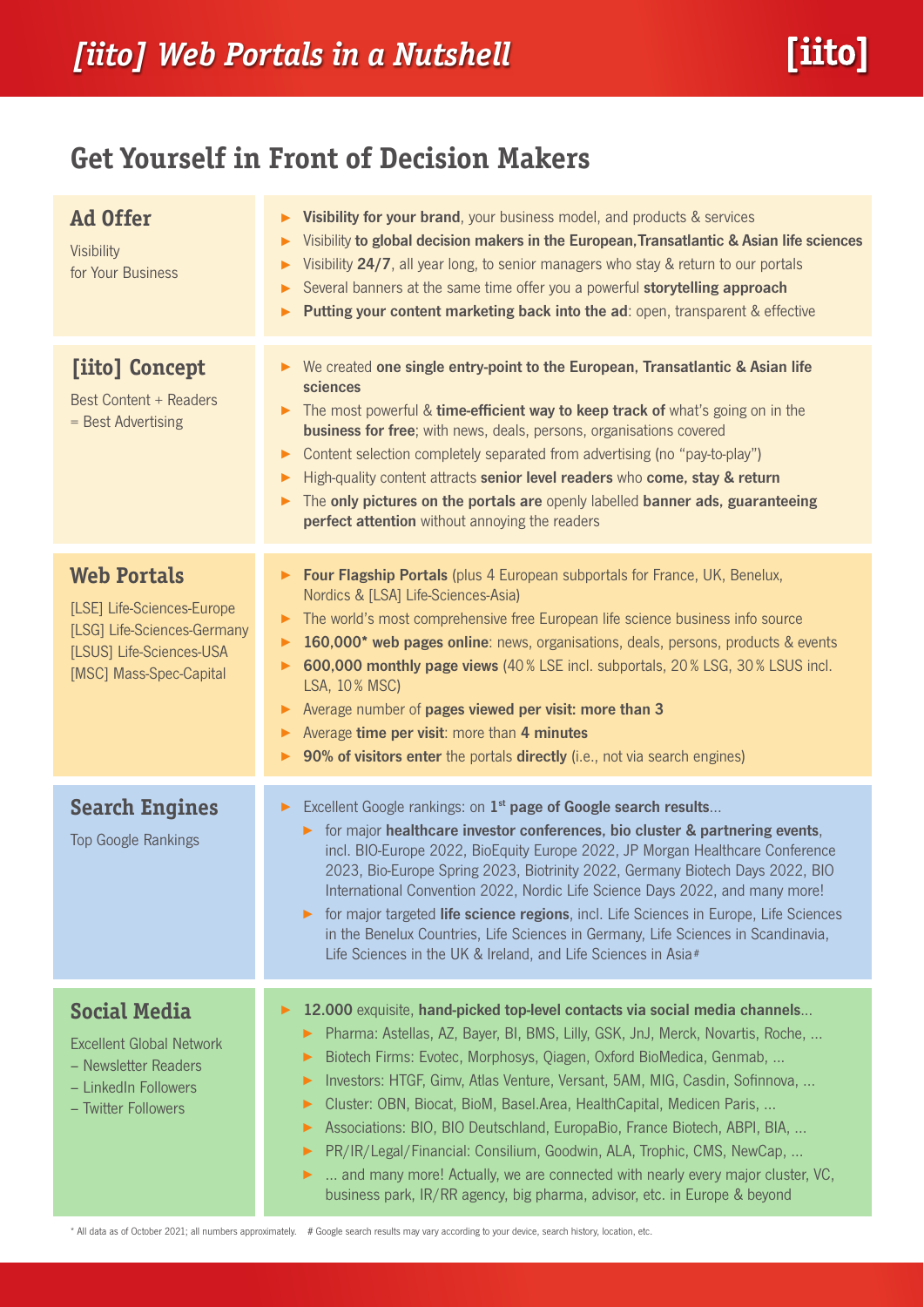## **Powerful & Integrated Online Presence with [iito] Web Portals**

Web Portal – Search Engines (SEO) – Newsletter – Twitter – LinkedIn



**We are growing our portals & network to grow your business!**

## **BEST CONTENT › BEST READERS › BEST ADVERTISING**

»Come-Stay-Return« strategy results in an excellent return on your investment

### **Contact**

Marcus Lippold Editor-in-Chief & Founder [iito] Business Intelligence Winterstr. 44 28215 Bremen Germany T: +49-421-9889-173 E: [mlippold@iito.de](mailto:mlippold@iito.de)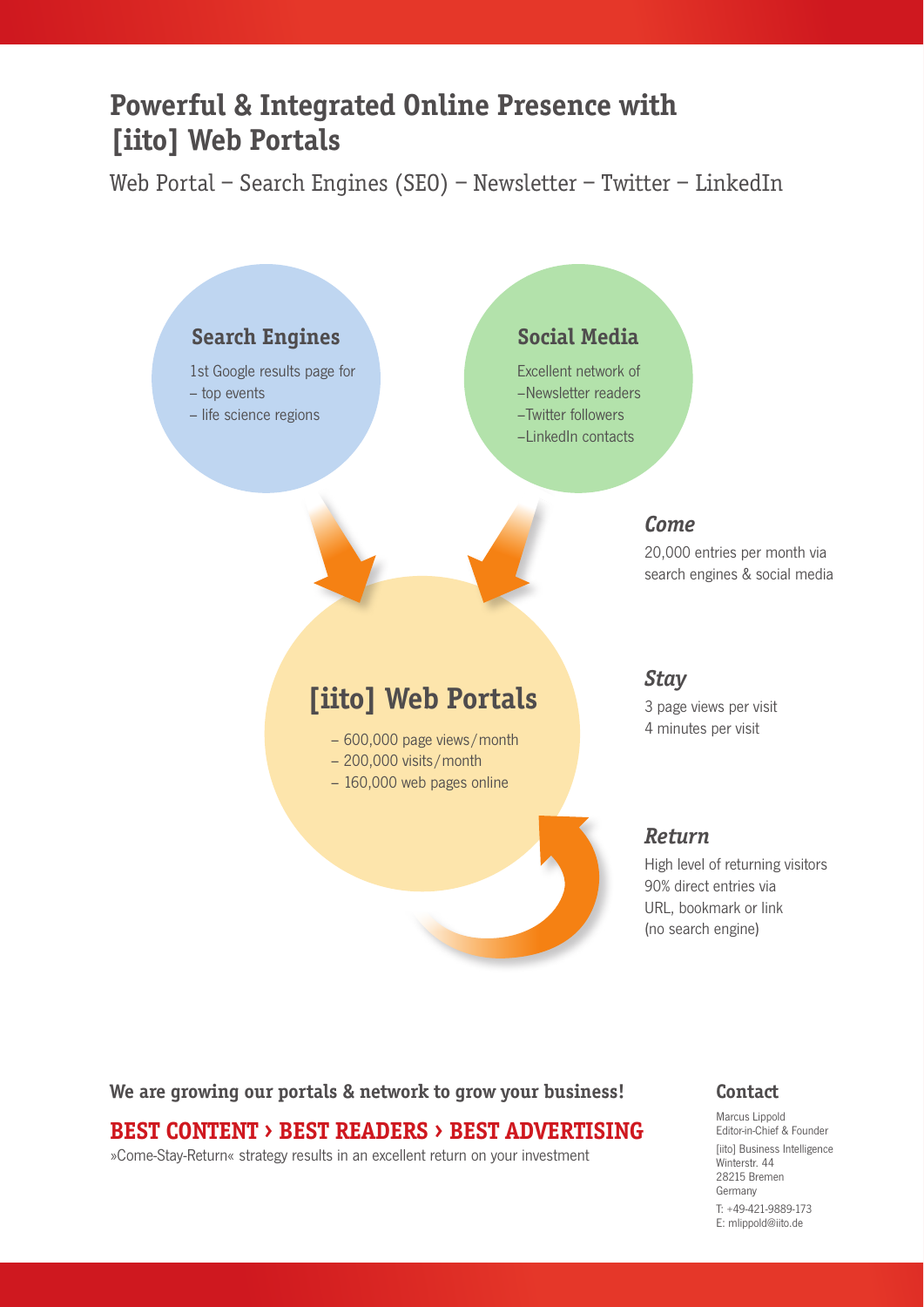# **Banner Sizes & Positions 2022**

**[iito] Web Portal Banner Advertising**

| [LSE]                                                                       |                                                                                                 |                                                                                                                                                                                                                                                                                                    |               |
|-----------------------------------------------------------------------------|-------------------------------------------------------------------------------------------------|----------------------------------------------------------------------------------------------------------------------------------------------------------------------------------------------------------------------------------------------------------------------------------------------------|---------------|
| Life-Sciences-Europe.com                                                    |                                                                                                 |                                                                                                                                                                                                                                                                                                    |               |
|                                                                             |                                                                                                 | Contact                                                                                                                                                                                                                                                                                            | $\alpha$      |
|                                                                             |                                                                                                 |                                                                                                                                                                                                                                                                                                    |               |
| <b>News</b>                                                                 |                                                                                                 |                                                                                                                                                                                                                                                                                                    |               |
| People                                                                      |                                                                                                 |                                                                                                                                                                                                                                                                                                    | <u>[iito]</u> |
| Products                                                                    |                                                                                                 |                                                                                                                                                                                                                                                                                                    |               |
| Deals                                                                       | Organisation > Details                                                                          |                                                                                                                                                                                                                                                                                                    |               |
| <b>Organisations</b>                                                        | LoQus23 Therapeutics Ltd.                                                                       |                                                                                                                                                                                                                                                                                                    |               |
| Twitter                                                                     | O* https://www.loqus23.com                                                                      |                                                                                                                                                                                                                                                                                                    |               |
| Newsletter                                                                  |                                                                                                 |                                                                                                                                                                                                                                                                                                    |               |
| <b>Top News</b>                                                             |                                                                                                 | LoQus23 is a blotech company discovering oral therapies targeting aberrant DNA mismatch repair<br>for the treatment of Huntington's Disease and other triplet repeat disorders. Targeting DNA<br>mismatch repair has the potential to stop DNA instability and therefore slow neurodegeneration in |               |
| Novalix to Design & Screen DELs for                                         | these diseases. LoQus23 is focused on using a structure-based approach to design small molecule |                                                                                                                                                                                                                                                                                                    |               |
| Sanofi<br>Chiesi Licenses Zampilimab for                                    |                                                                                                 | drugs, which can offer more convenient administration than other approaches. LouQs23 was<br>founded in 2019 by members of the Dementia Discovery Fund including Dr David Reynolds, Dr<br>Caroline Benn, and Dr Ruth McKernan FMedsci CBE. The Company is headquartered in Cambridge,               |               |
| Fibrotic Diseases from UCB                                                  | UK. *                                                                                           |                                                                                                                                                                                                                                                                                                    |               |
| Novozymes Acquires Majority Stake<br>in Synergia Life Sciences              |                                                                                                 |                                                                                                                                                                                                                                                                                                    |               |
| Immunovia: CEO Patrik Dahlen to<br>Step Down during 2022                    | Start<br>$\Box$                                                                                 | 2019-03-29 established                                                                                                                                                                                                                                                                             |               |
| Evolva: CHF7.5m Private Placement;<br>CFO Leaves                            | Industry<br>۰                                                                                   | <b>BIOTECH</b>                                                                                                                                                                                                                                                                                     |               |
| SciRhom Epxands Seed Financing<br>with E8m to Total of £16m                 | Person                                                                                          | Reynolds, David (AstronauTx 201908 CEO)                                                                                                                                                                                                                                                            |               |
| EverImmune Reises C5m to Enter<br>Clinic with Microbiome I-O                | Person 2                                                                                        | Sandham, Andrew (Andy) (Abingworth 200601- Venture Partner +<br>Kymab 201007 CEO)                                                                                                                                                                                                                  |               |
| SphingoTec Appoints 3org Menton as                                          |                                                                                                 |                                                                                                                                                                                                                                                                                                    |               |
| Chief Commercial Officer<br>Quell Therapeutics Raises \$156m in             | Region<br>Country                                                                               | Reading, Berkshire<br>United Kingdom (GB)                                                                                                                                                                                                                                                          |               |
| Oversubscribed Series B                                                     | Street                                                                                          | George Street                                                                                                                                                                                                                                                                                      |               |
| Qlf# Appoints Kasper Damgaard<br>Rousee as CFO                              | City                                                                                            | Reading Bridge House, 4th Floor<br>RG1 BLS Reading, Berkshire                                                                                                                                                                                                                                      |               |
| - More News!<br>- Submit your News!                                         |                                                                                                 | Address record changed: 2021-11-26                                                                                                                                                                                                                                                                 |               |
|                                                                             |                                                                                                 |                                                                                                                                                                                                                                                                                                    |               |
| <b>Upcoming Events</b>                                                      | <b>Basic Employees</b><br>data                                                                  | n.a.                                                                                                                                                                                                                                                                                               |               |
| RSNA 2021 Chicago                                                           |                                                                                                 |                                                                                                                                                                                                                                                                                                    |               |
| Piper Sandler Annual Healthcare.<br>Conference 2021 New York                |                                                                                                 | * Document for il hisbout Sections/h: LoQus23 Therapeutics Ltd. (11/21/21). "Press.<br>Release: LoQus23 Therapeutics Extrs Stealth with £11.5 Million Seed Financing from<br>the Dementia Discovery Fund and Novartis Venture Fund".                                                               |               |
| Evercore ISI HealthCONx Conference<br>2021 Boston                           |                                                                                                 |                                                                                                                                                                                                                                                                                                    |               |
| Lab Asia 2021 DIGITAL                                                       |                                                                                                 |                                                                                                                                                                                                                                                                                                    |               |
| Deutsches Eigenkapitalforum 2022<br>Frankfurt (German Equity Forum<br>2022) |                                                                                                 | Record changed: 2021-11-27                                                                                                                                                                                                                                                                         |               |
| BloCentury China Healthcare Summit<br>2022 Shanghai                         |                                                                                                 |                                                                                                                                                                                                                                                                                                    |               |
| Forbes Healthcare Summit 2021<br>DIGITAL                                    |                                                                                                 |                                                                                                                                                                                                                                                                                                    |               |
| SLAT Summit 2021 December<br>European Edition DIGITAL                       |                                                                                                 |                                                                                                                                                                                                                                                                                                    |               |
| Genesis 2021 London (One Nucleus                                            |                                                                                                 |                                                                                                                                                                                                                                                                                                    |               |
| Genesis Conference)<br>ASH 2021 Atlanta + DIGITAL                           |                                                                                                 |                                                                                                                                                                                                                                                                                                    |               |
| IMSC 2021 Rio de Janeiro                                                    |                                                                                                 |                                                                                                                                                                                                                                                                                                    |               |
| WuXi Global Forum 2022<br>LP. Morgan 40th Annual Healthcare                 |                                                                                                 | More documents for LoQus23 Therapeutics Ltd.                                                                                                                                                                                                                                                       |               |
| Conference 2022 San Francisco                                               |                                                                                                 |                                                                                                                                                                                                                                                                                                    |               |
| Biotech Showcase 2022 San Francisco<br>+ DIGITAL                            |                                                                                                 | [1] LoQus23 Therapeutics Ltd., (11/23/21). "Press Release: LoQus23 Therapeutics Exits<br>Stealth with £11.5 Million Seed Financing from the Dementia Discovery Fund and Novartis                                                                                                                   |               |
| PANIC 2022 Annual NMR Conference<br>SLAS2022 Boston                         | Venture Fund <sup>+</sup> . Cambridge                                                           |                                                                                                                                                                                                                                                                                                    |               |
| SmartLab Exchange 2022 Berlin                                               |                                                                                                 | To subscribe to our free, monthly newsletter for the European life sciences; please send an                                                                                                                                                                                                        |               |
| SVB Leerink Annual Global Healthcare<br>Conference 2022 New York            |                                                                                                 | e-mail to info@lito.de and simply fill the subject line with the word »LSE Newsletter«                                                                                                                                                                                                             |               |
| Sachs Annual European Life Science<br>CEO Forum 2022 Zürich                 | Nutshell (PDF file)                                                                             | Find more infos about advertising at [iito] web portals in our media flyer [iito] in a                                                                                                                                                                                                             |               |
| Opponheimer & Co. Annual<br>Healthcare Conference 2022 New<br>York          |                                                                                                 |                                                                                                                                                                                                                                                                                                    |               |
| » More Events!                                                              |                                                                                                 |                                                                                                                                                                                                                                                                                                    |               |
| - Submit your Event!                                                        |                                                                                                 |                                                                                                                                                                                                                                                                                                    |               |
|                                                                             |                                                                                                 |                                                                                                                                                                                                                                                                                                    |               |
| <b>Management Appointments</b>                                              |                                                                                                 |                                                                                                                                                                                                                                                                                                    |               |
| Merck Appoints Sabia Schwarzer<br>Head of Group Communications              |                                                                                                 |                                                                                                                                                                                                                                                                                                    |               |
| Valneva Appoints Peter Bottler as<br>CFO; Joins from Quotient               |                                                                                                 |                                                                                                                                                                                                                                                                                                    |               |
| Santhera Appoints Stephanie Brown<br>as President North America             |                                                                                                 |                                                                                                                                                                                                                                                                                                    |               |
| Bico Appoints Susan Tousi - Blumina<br>CCO - as Board Director              |                                                                                                 |                                                                                                                                                                                                                                                                                                    |               |
| Dirk Winnemöller Joins Leukocare as<br>VB C<br>hermoment                    |                                                                                                 |                                                                                                                                                                                                                                                                                                    |               |

### **Banner Positions**

- **A** Middle Banner top 650 x 100 px
- **B** Middle Banner middle 650 x 200 px
- **C** Middle Banner bottom 650 x 300 px
- **D** Right Side Banner 120 x 180 px
- **E** Right Side Banner 120 x 240 px

### **[iito] Web Portals**

[\[LSE\] Life-Sciences-Europe](https://www.life-sciences-europe.com/) [\[LSG\] Life-Sciences-Germany](https://www.life-sciences-germany.com/) [\[LSUS\] Life-Sciences-USA](https://www.life-sciences-usa.com/) [\[MSC\] Mass-Spec-Capital](https://www.mass-spec-capital.com/)

[\[LSBNL\] Life-Sciences-Benelux](https://www.life-sciences-benelux.com/)\* [\[LSF\] Life-Sciences-France](https://www.life-sciences-france.com/)\* [\[LSS\] Life-Sciences-Scandinavia\\*](https://www.life-sciences-scandinavia.com/) [\[LSUK\] Life-Sciences-UK\\*](https://www.life-sciences-uk.com/)

[\[LSA\] Life-Sciences-Asia\\*](https://www.life-sciences-asia.com/)\*

\* Banners shown on LSE are also shown on LSBNL, LSF, LSS & LSUK

- 
- \*\* Banners shown on LSUS are also shown on LSA

Please note: the only pictures on [iito] web portals are banner ads! This guarantees perfect attention for your advertisements.